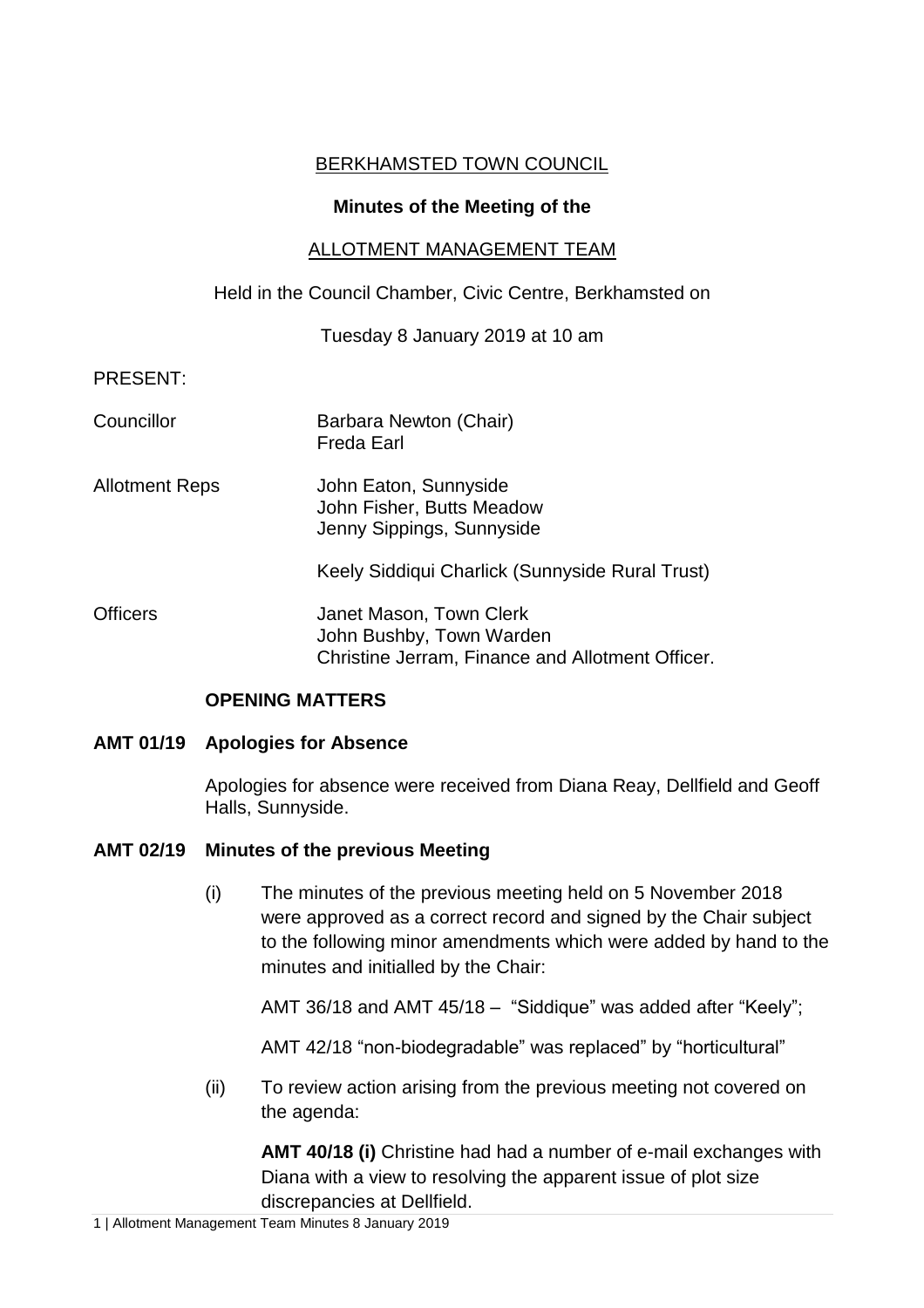**AMT 40/18 (ii)** John Bushby had adjusted the Town Council website so that when people submit an on-line application they now receive an automatic acknowledgement that the application has been received.

# **AMT 03/19 Chairman's Communications**

None.

## **AMT 04/19 Public Participation**

To invite any public participation

Not applicable as no members of the public were present.

### **FINANCE MATTERS**

## **AMT 05/19 Income and Expenditure Report at 30 November 2018**

The reports were considered. Christine advised that a further water bill was due as were further invoices from Frank Coopers. The latter were sometimes late in submitting their invoices. Reserves stand at £21,074.

### **ALLOTMENT MATTERS**

(Colony system papers to be circulated at the meeting)

- **AMT 06/19** To consider, as appropriate, allotment and plot inspection reports and other current matters at:
	- (i) Dellfield

Deferred to next meeting.

(ii) Sunnyside Old and Sunnyside New. (JE)

John Eaton reported that there were no plot inspection reports; inspections would start again in May. He thought that there were 4 vacancies although there could be a few more because of non payment. Geoff Hall would soon be undertaking work on lettings. At Sunnyside New the water tank near the top entrance had received a shunt from a vehicle. The water is currently turned off so it is not know if the damage has caused a leak. No one knows whose vehicle caused the damage although there are tyre skid marks. The possible need for remedial work will be raised with contractors who quote for the water system extension work. **Action JM** 

Turning to installations on allotments, he mentioned one plot that had a number of play items in situ which was not only inappropriate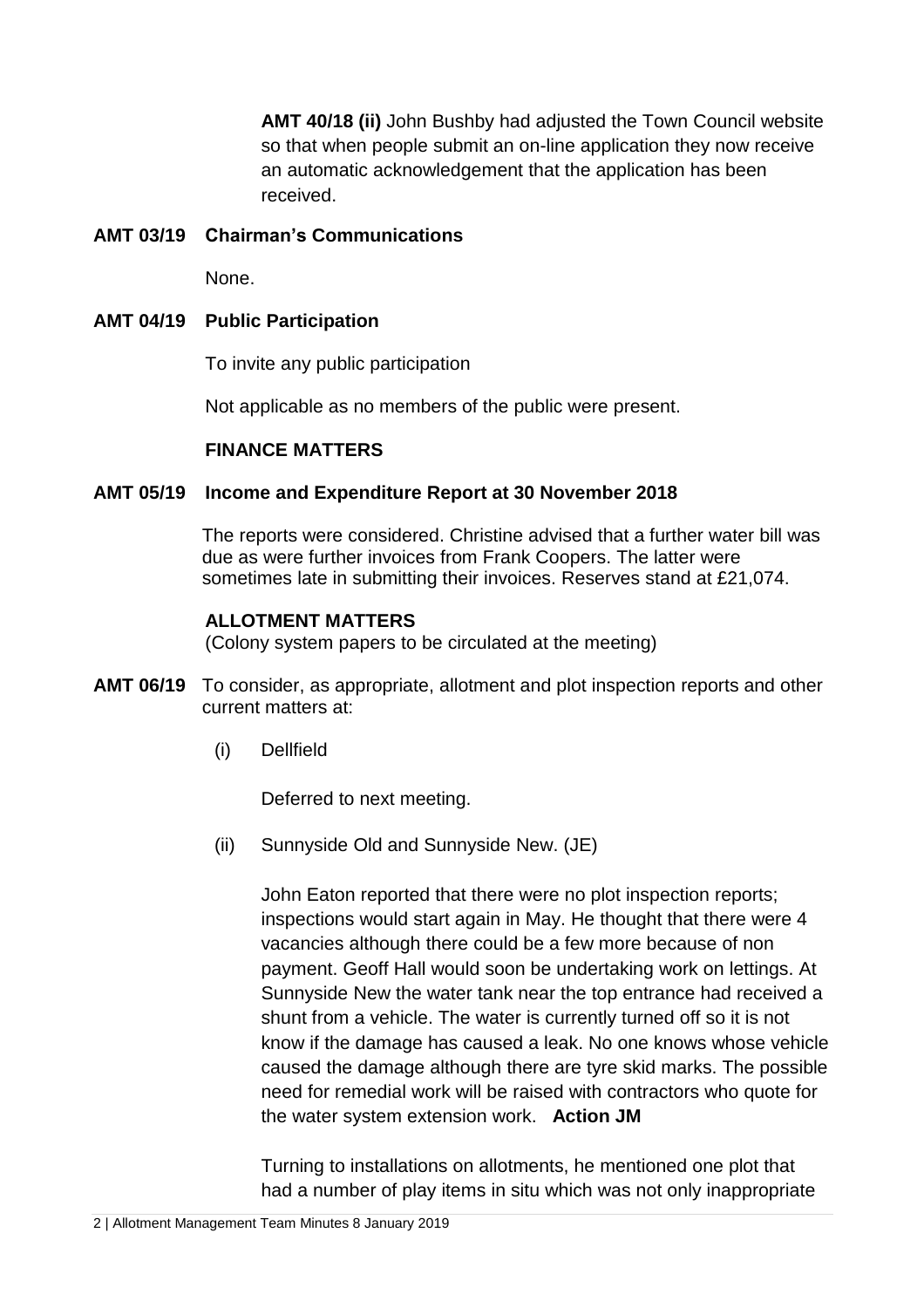but also dangerous given the proximity to a green house. He would raise the matter in the first instance with the plot holder and, as necessary, ask Janet to take the matter up more formally.

#### **Action JE**

On a more positive note, a working party had recently undertaken coppicing work at Sunnyside New and the resultant hazel poles were stacked and available for use by allotment holders. Turning to the muddy section at the end of B Road, he wondered if an amount of the grass matting which had been installed at the temporary car park on The Moor might be available to the allotment site once the Moor is reinstated to grass. Janet said she would raise this with the project manager. **Action JM**

One further action outstanding was the procurement of a grab lorry to remove the weed infested chippings etc at the storage area, to enable a weed suppressant membrane to be installed so preventing the problem in future. **Action JB**

(iii) Butts Meadow (JF)

John Fisher advised that contractors cutting hedges at the neighbouring flats had allowed a stump to fall on a shed. JB had contacted the management company which had recently changed hands. He was awaiting a response and would report back.

#### **Action JB**

Turning to the waiting list, JF had one full and 4 x half plots vacant with 9 on the waiting list. He would not request any warning letters at present but would review the situation in April; there were two plots he was monitoring where work was very intermittent. Regarding a persistent non payer whom Christine had reminded to pay on numerous occasions and received in turn assurances that payment was imminent, it was agreed that she should write a final letter advising that if payment was not made by 31 January then the tenancy would be terminated. **Action CJ** 

(iv) Sunnyside Rural Trust (KSC).

Keely was pleased to report that Berkhamsted School had spent a community volunteering day at the site and had repainted gates and fitted new spring clips. She also reported that the access road into Sunnyside Church had a dip in it. Janet and John B will review and raise with the minister as appropriate. **Action JM/JB**